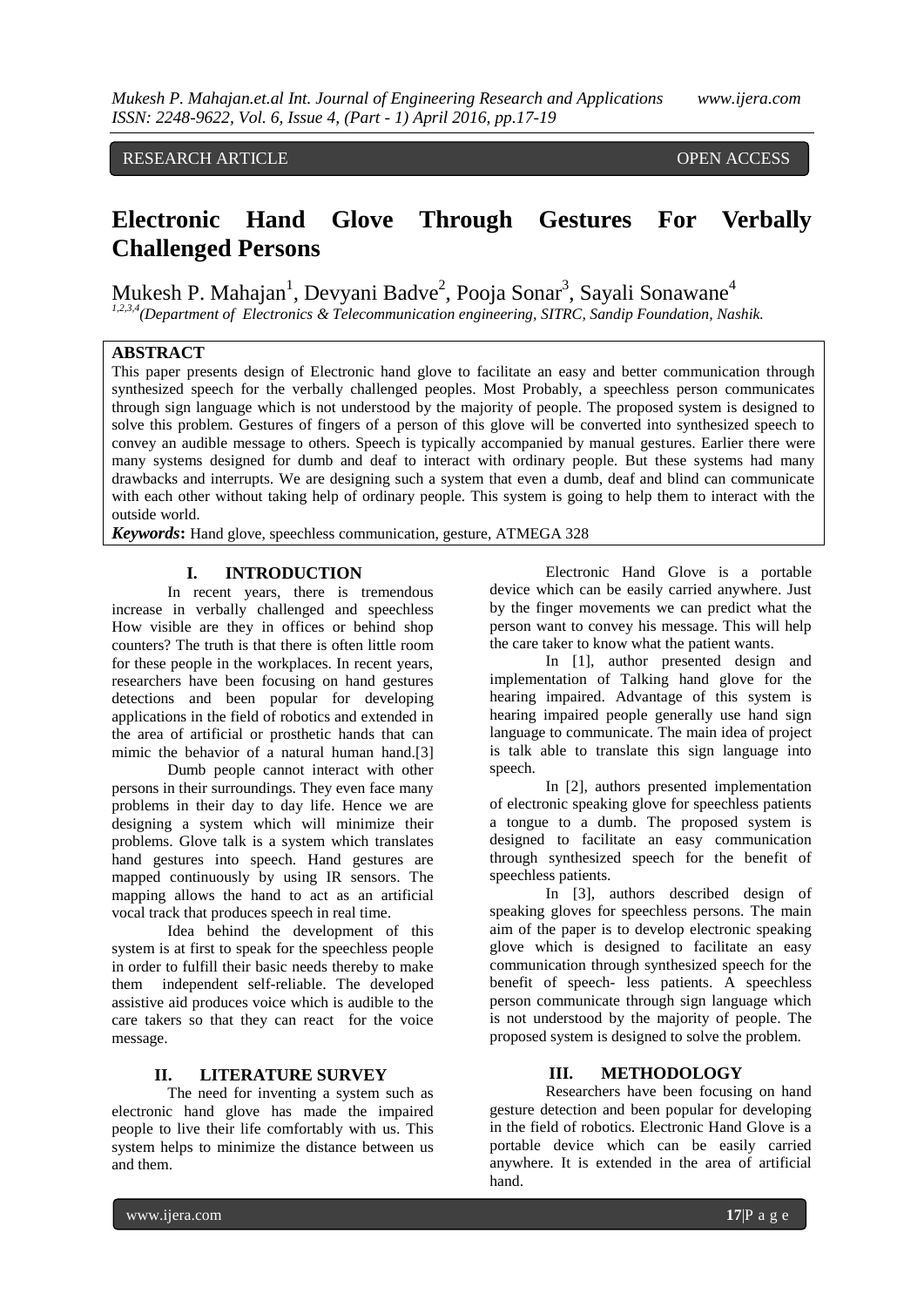The need for inventing a system such as electronic hand glove has made the impaired people to live their life comfortably with us. Just by the finger movements we can predict what the person want to convey his message.

In proposed system we have given contact switches for this purpose. We have provided a voice call accessing an internet too. This will help the care taker to know what the patient wants. The gestures through fingers are converted into audio signal so that the blind person can here it and communicate.



**Fig. 1** Block diagram

### **IV. HARDWARE SPECIFICATION**

The proposed system consists of HT12E encoder, HT12D decoder, AVR-8 bit microcontroller, crystal oscillator and battery. The hardware specifications are mentioned below.

### **HT12E Encoder**

Operating voltage : 2.4V-12V.

Low power and high noise immunity CMOS technology. Low standby current: 0.1 A(typ.) at Vdd=5v.

Minimum transmission word : Four words.

### **HT12D decoder**

Operating voltage : 2.4V 12V

Low power and high noise immunity CMOS technology

Low standby current

Capable of decoding 12 bits of information

Binary address setting

Received codes are checked 3 times

Address/Data number combination - 8 address bits and 4 data bits

# **ATMEGA 328**

High Performance, Low Power AVR 8-Bit Microcontroller. High Endurance Non-volatile Memory Segments. Operating Voltage : { 1.8 - 5.5V Temperature Range : -40°C to 85°C

# **BC547 transistors**

High voltage : 65V

Low noise

# **Crystal oscillator**

Frequency range : 16MhZ

### **Battery**

Operating Voltage : 3V-5V

# **Transmitter Section**

**Contact Switches**

When we move down our finger, the switch is pressed. Due to this, the own path is completed. The pulse is sent to the base of BC547 Transistor IC.

### **Transistors**

When the pulse is received at the base of transistor, the high or low pulse is transmitted. Relation of input which we get at the base and the output of transistor is inverted.

### **HT12 Encoder**

They are capable of encoding information which consists of N address bits and 12-N data bits. Each address/ data input can be set to one of the two logic states. The programmed addresses/data are transmitted together with the header bits.

### **433 MHz transceiver**

The Transmitter, Receiver and Transceiver all have 9600 baud serial interfaces and stand-alone, 3 function switch inputs and outputs. The modules can communicate over distances up to 250 feet. The boards operate on  $+5V$ 

### **Receiver Section HT12 Decoder**

The decoders receive serial addresses and data from a programmed 212 series of encoders that are transmitted by a carrier using an RF transmission medium. They compare the serial input data three times continuously with their local addresses. If no error or unmatched codes are found, the input data codes are decoded and then transferred to the output pins.

#### **ATMEGA328 Micro-controller**

It collects information from wireless hand glove in serial manner and generates a bit pattern of 0101 combination which is later on serially printed through laptop by transmission pin of microcontroller itself.

# **V. FLOWCHART**

The flowchart of working of proposed system is shown below.